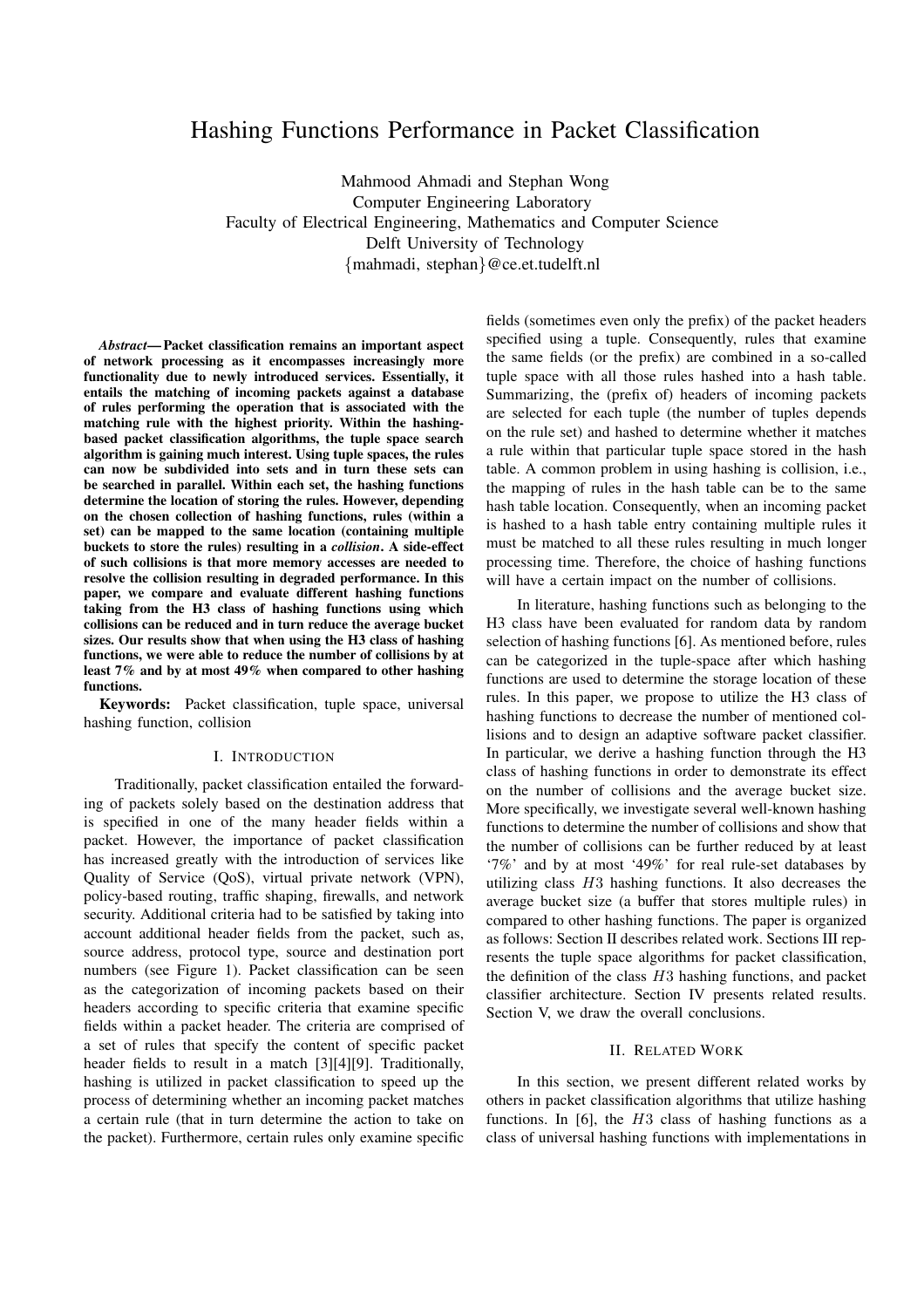| Source port<br>16 bits | Destination port<br>16 bits | Protocol<br>8 bits | Source IP address<br>32 bits | Destination IP address<br>32 bits |
|------------------------|-----------------------------|--------------------|------------------------------|-----------------------------------|
|                        |                             |                    |                              |                                   |
|                        | Transport layer             |                    |                              | Network layer                     |

Fig. 1. Most important fields that are used in classification algorithms

hardware, are introduced. The hashing function performance using maximum search length that is called *'llps'* (length of the longest prob sequence) is evaluated. The hashing function selection procedure is random. In [9][11], a packet classification algorithm using tuple space is introduced that concatenates the necessary number of bits from rule-sets and incoming packets to make a hash key. To decrease the number of collisions, the memory size is increased. It also assumes that the hashing function is perfect and the complexity of packet classification algorithm is investigated. In practice, to achieve a perfect hashing function is difficult.

In [8], a Fast Hash Table (FHT) architecture using a Bloom filter for packet classification and IP lookup is presented. FHT increases the memory size to several times using a TCAM memory in order to reduce collisions and memory access times in the hash table and utilizes a class of universal hashing functions where the hashing functions are selected randomly. In our work, for each rule-set database, we find an  $H3$  hashing function via searching through one thousand hashing functions from the  $H3$  class of hashing functions. This function is utilized by our software packet classifier that stores rules in a hash table. The software packet classifier decreases the number of collisions by achieving a hashing function with a minimum number of collisions and consequently improves the packet classification speed and throughput.

# III. TUPLE SPACE PACKET CLASSIFICATION AND HASHING FUNCTIONS

In this section, the concept of the tuple space packet classification algorithm, related hashing functions, and a software packet classifier are presented.

## *A. Tuple Space Classification*

A high level approach for multiple field search employs tuple space. A tuple defines the number of specified bits in each field of the rule. Srinivasan, et. al. introduced the tuple space approach and the collection of tuple search algorithms in [9][10][11]. We provide an example of rule-set for rule classification on five fields in Table I.

In Table I, words 'eq' and 'gt' are abbreviations of operators representing equal to and greater than a port number in the expressed rule. Address prefixes cover 32 bit addresses and port ranges cover 16-bit port numbers, for address prefix fields, the number of specified bits is simply the number of non-wildcard bits in the prefix, for the protocol fields the value is simply a boolean: '1' if a



Fig. 2. Assigning values for ranges, based on Nesting Level and Range-ID

protocol is specified, '0' if a wildcard is specified [9][11][12]. The number of specified bits in a port range are not as straightforward to define. The authors introduce the concept of nesting levels and Range-ID to define the tuple value for port ranges. The nesting level specifies the layer of the hierarchy and the Range-IDs uniquely labels the range within its layer. In this way, we can convert all port ranges to a (Nesting level, Range-ID) pair. The nesting level is used as the tuple value for the range, and the Range-ID is used to identify the specific range within the tuple. The full range, in this example (0-65535) always has the id '0'. The two ranges at level 1, namely (0, 1023) and (1024, 65535) in our example receive id 0 and 1 respectively. The example of mapping port range to nesting level and Range-ID for Table I is depicted in Figure 2.

For example, a search key for the tuple [8, 24, 2, 0, 1] is constructed by concatenating the first octet of the packet source address, the first three octets of the packet destination address, the Range-ID of the source port, the range at nesting level 2 covering the packet source port number, the Range-ID of the destination port, range at nesting level 0 covering the packet destination port number, and the protocol field. All algorithms employing the tuple space approach involve a search in the complete tuple space or a subset thereof. The tuple space techniques can exploit parallelism [11]. For example rule set in Table I a search key would have to probe 5 tuple instead of searching all 6 tuples. In practice, the use of real rule sets in tuple space search reduced the number of searches by a factor of four to seven [9][11].

## *B. Hashing Functions*

Several kinds of hashing functions are utilized in packet classification: additive, rotative, bit extraction, XOR-based, mixed, and universal hashing functions [5][6]. In additive hashing functions, the hash value is constructed by traversing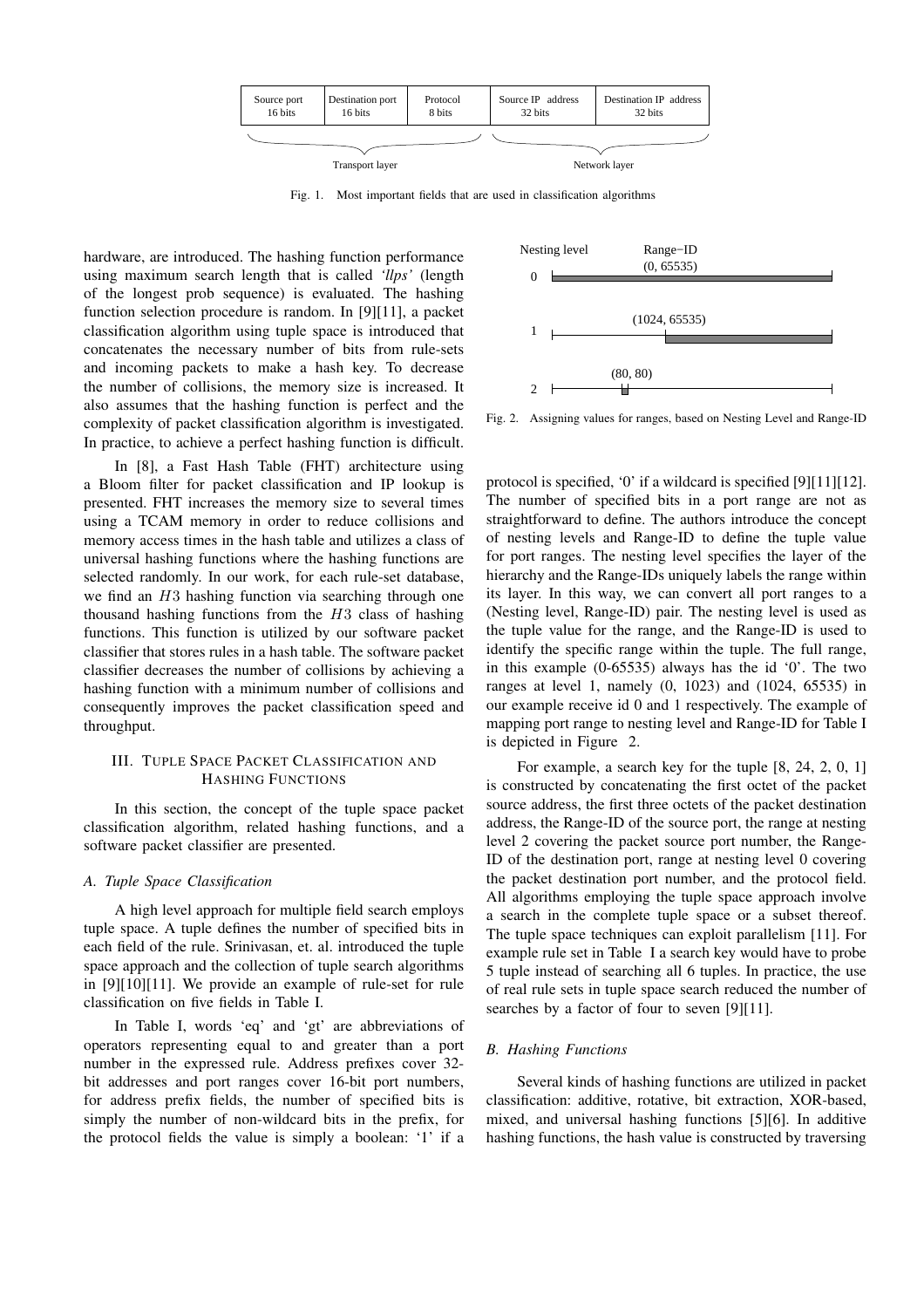| <b>Rules</b>   | <i>(address)</i><br>IP<br>Destination | Source IP (address mask) | Port No. | Protocol No. | Tuple space    |
|----------------|---------------------------------------|--------------------------|----------|--------------|----------------|
|                | mask)                                 |                          |          |              |                |
| R1             | 192.168.190.69                        | 192.168.80.11            | 宋.       | $*$          | [32, 24, 0, 0] |
|                | (255.255.255.255)                     | (255.255.255.0)          |          |              |                |
| R <sub>2</sub> | 192.168.3.0                           | 192.168.200.157          | eq www   | tcp          | [24, 32, 2, 1] |
|                | (255.255.255.0)                       | (255.255.255.255)        |          |              |                |
| R3             | 192.168.198.4                         | 192.168.160.0            | gt 1023  | udp          | [32, 24, 1, 1] |
|                | (255.255.255.255)                     | (255.255.255.0)          |          |              |                |
| R <sub>4</sub> | 193.164.0.0 (255.255.0.0)             | 193.0.0.0 (255.0.0.0)    | eq www   | udp          | [16, 8, 2, 1]  |
| R <sub>5</sub> | 192.168.0.0 (255.255.0.0)             | 192.0.0.0 (255.0.0.0)    | eq www   | tcp          | [16, 8, 2, 1]  |
| R6             | 0.0.0.0(0.0.0.0)                      | 0.0.0.0(0.0.0.0)         | *        | $*$          | [0, 0, 0, 0]   |
|                |                                       |                          |          |              |                |

TABLE I EXAMPLE RULES AND RELATED TUPLES.

through the data and continually incrementing an initial value by a calculated value relative to an element within the data. The calculation performed on the element value is usually in the form of a multiplication by a prime number. In rotative hashing functions, every element in the data string is used to construct the hash value, but unlike additive hashing the values are put through a process of bitwise shifting. In the bit extraction method, the hashing function entails selecting  $j$  bits out of the  $i$  bits of the key. In XOR-based hashing functions, the  $i$  bit key is partitioned into  $j$  bit segments. The segments are exclusive-ORed to produce the hash address. In the mixed method, the hashing functions utilize any or all of the mentioned techniques. It obvious that the performance of these functions dependent on the key set [5][6]. These hashing functions take longer to execute compared to the earlier mentioned functions that only utilize bitwise logical operations.

A solution to achieve a hashing function that is independent from the key set is by utilizing a class of universal hashing functions that exploits bitwise logical operations in their definition. Let  $H$  represent a class of functions with input set  $A$  and output set  $B$ .  $H$  is said to be universal if for all  $x, y$  in  $A$ , no pair of distinct keys collide under more than  $(1/|B|)$ th of the functions where |B| denotes size of B [2]. A special class of universal hashing functions is called H3 hashing functions [2][6]. The  $H3$  class of hashing functions are defined as follows: Let  $A = 0, 1, 2, ..., 2^i - 1$  be the key space,  $B = 0, 1, 2, ..., 2^{j} - 1$  be the address space, i denotes the number of bits in in the key,  $j$  denotes the number of bits in address,  $Q$  denotes the set of  $i \times j$  boolean matrices, and  $I$ represents the given key set,  $I = x_1, x_2, ..., x_n, I \subset A$ . For a given  $q \in Q$  and  $x \in A$ , let  $q(k)$  be the  $k'th$  row of the matrix q and  $x_k$  be the kth bit of x. The hashing function  $h_q(x)$ :  $A \rightarrow B$  is defined as follows:

$$
h_q(x) = x_1.q(1)\bigoplus x_2.q(2)\bigoplus \dots \bigoplus x_i.q(i) \qquad (1)
$$

where . denotes the binary AND operation and  $\bigoplus$  the exclusive OR operation. The hashing function from this class can be easily implemented in hardware. The hardware stores the  $i \times j$  boolean matrix that can be organized in a bank of registers [6] where the boolean matrices can be generated in software and then loaded into the bank of registers. Based on the tuple space representation for the rule-set database

and IP packets, the size of the input key is 88 bits long (32 bit source IP address, 32 bit destination IP address, 8 bit Range-ID for source port, 8 bit Range-ID for destination port and 8 bit protocol field). The maximum size of the tuple or address space is assumed to be  $2^{16}$  rules for 16 bit address. Therefore,  $Q_{88\times16}$  denotes a set of matrices to define the H3 class of hashing functions in the tuple space packet classification algorithm.

## *C. Packet Classifier Architecture*

The tuple space packet classification architecture is depicted in Figure 3.



Fig. 3. The architecture of packet classifier with optimized hashing functions in tuple space.

The architecture comprises two main components: rules hash table constructor and the packet search unit. The hash table constructor reads the rules from a rule-set database and extracts the rule specification to determine the corresponding tuple that the rule belongs to. After determining the tuple, the rule should be hashed in the hash table associated with the tuple. Subsequently, the hash key needs to generated utilizing the hashing function after which the rules are stored in the hash table. Before generating the hash key, the "H3 hashing function selector"-component determines the best hashing function within the H3 class of hashing functions. This component receives different rules from the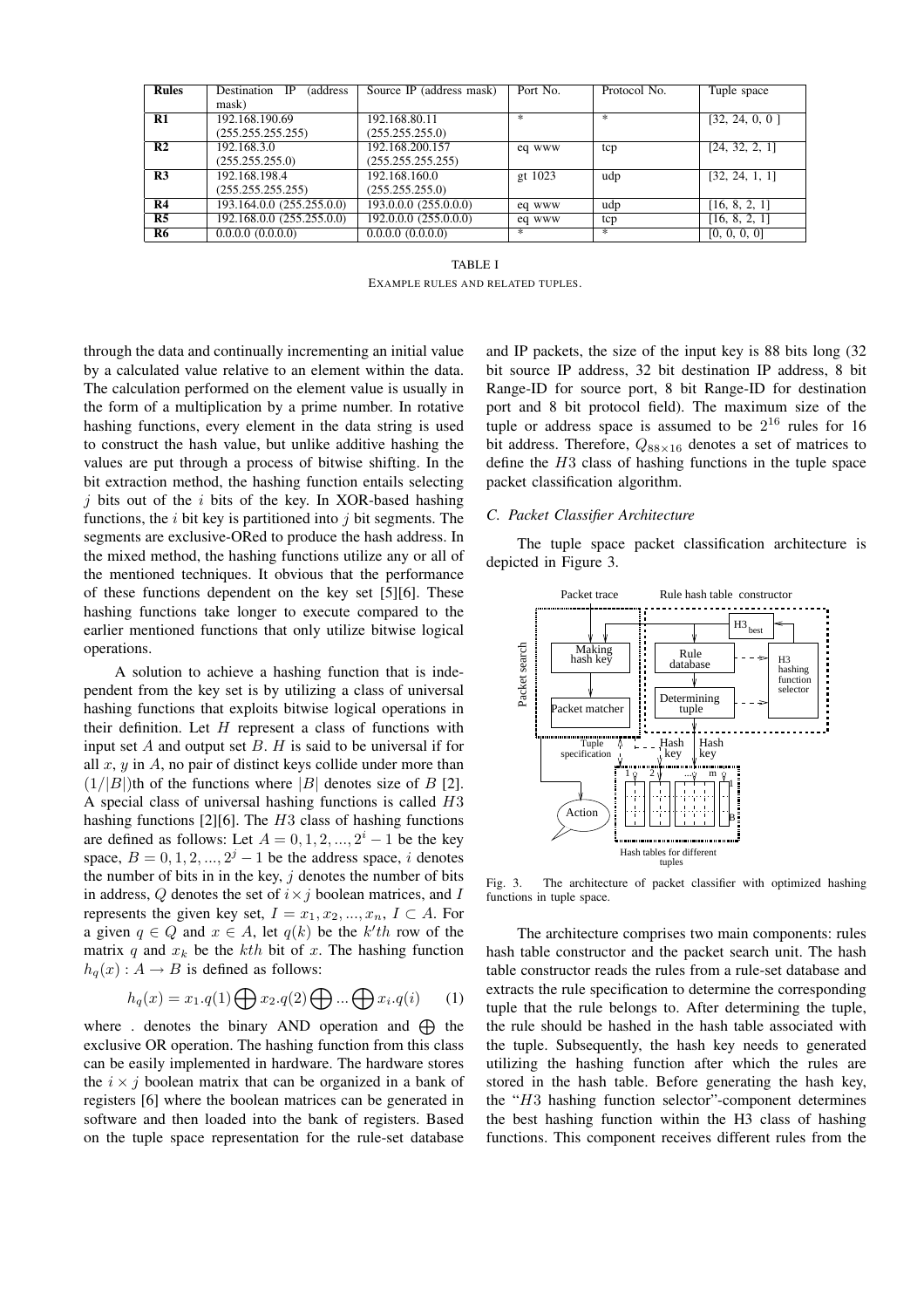rule database and hash them using different hashing functions from class  $H3$  (in here 1000 hashing functions) to derive the hashing function with the minimum number of collisions that is called  $H3_{best}$ . Afterwards, this hashing function is utilized by the packet search component for the matching of incoming packets against stored rules in the hash tables related to tuples. In the hash table construction, different hash tables with unequal sizes are created since each hash table corresponds to a single tuple that relates to different rules with their own specifications. Usually more than half of the rules belong to two tuples only. This is depicted in Figure 3. In this figure, m denotes the number of tuples and B represents the bucket size.

The packet search component of the packet classifier processes the incoming packets to find the matching rules in the hash tables corresponding to the tuple specifications. Therefore, for each incoming packet, a hash key is extracted based on the tuple specification. This procedure exploits the generated hashing function by the hash table constructor. Consequently,  $m$  hash keys are utilized to access the  $m$  hash tables (after hashing) to determine whether matching rules can be found. The importance of a hashing function can be seen in this step, since the decreasing one access in hash table construction step will decrease  $m$  (number of tuples) accesses in packet search. The accessing of the hash table can be performed in a serial or parallel manner. Finally, the actual packet is checked against the found rules in the packet matcher component. For each packet, the number of hashing operations are equal to the number of tuples in the system or the number of distinct hash tables, therefore, the number of accesses in a sequential search process per packet is equal to the number of tuples.

Due to the insertion of new rules and possible incremental updates, the rule-set database can evolve (change) over time. Therefore, after the nsertion of certain rules, the utilized H3 hashing function is no longer desirable since the newly inserted rules may create collision. In this case, we can define an *update threshold*, which is a value that when exceeded by the number of newly inserted rules, causes the packet classifier to execute the hash table constructor component to determine a new H3 hashing function. The value of the update threshold is assumed to be the worst case of the improvement rate of the system. In here, based on the result section, the update threshold is assumed to '7%' of number of rules in the rule-set database.

### IV. RESULTS

For the system test, we utilized different rule-set databases and packet traces that are used by Applied Research Laboratory in Washington University in St. Louis[7].

In the rule-set database, each rule consists of 5 header fields including "*[*Source IP address, Destination IP address, Source port, Destination port, Protocol]" and the format is *"@[Source IP address prefix in dot-decimal notation]/[Prefix length] [Destination IP address prefix in dot-decimal notation]/[Prefix length] [Low source port] : [High source port]*

*[Low destination port] : [High destination port] [Protocol value in hexadecimal]/[Protocol mask in hexadecimal]"* [7]. An example of a rule in the rule-set database is : *"@204.152.188.80/28 204.152.188.64/28 67 : 67 67 : 67 0x11/0xff"*.

The packet header trace format is *"[Source IP address in decimal] [Destination IP address in decimal] [Source port value in decimal] [Destination port value in decimal] [Protocol in decimal]"*. an example of a packet header in a packet trace is: *"3337533518 2390673931 65535 65535 1 9"*. The specifications of rule-set databases, and packet traces are shown in Table II. Table II includes seven rulesets database and packet traces. The rule-sets FW1, ACL1 and IPC1 were extracted from real rule-sets and others were generated by Classbench benchmark [7].

The results are generated using two different load factors. The first load factor has the value of  $\frac{n}{prime(n)}$ , where  $n$  is the number of rules in the tuple and the value of  $prime(n)$  represents the size of address space (tuple size). The  $prime(n)$  is the first prime number that is larger than  $n$ . There is no substantial mathematical work that can definitely prove the relationship between prime numbers and pseudo random number generators. Nevertheless, the best results have been found when using prime numbers. Generating prime numbers for each tuple is time consuming and implementation is not helpful in hardware. The second load factor which is easier to implement in hardware is n  $\frac{n}{2^{[log_2^{n}] + 1}}$ , where the size of address space in each tuple is equal to 2 to the power of number of bits in number of rules in tuples. In these tables,  $H3_{best}$  represents a function of class H3 hashing functions that result in minimum number of collisions.  $H3_{worst}$  represents a function of class  $H3$  hashing functions that result in maximum number of collisions. We utilize six general hashing functions that belong to mixed hashing function type as follows: APH, DJBH, DEK, ELF, JS and CRC [1][5]. The specification of mentioned hashing functions are presented in Table III.

Table III includes the name and the number of generated collisions for different rule-set databases with a load factor of  $\frac{n}{prime(n)}$ . The function APH is the best hashing function among the mentioned mixed hashing functions. Therefore, we only present the results of APH hashing function. The number of generated collisions for different hashing functions using the packet classifier is presented in Table IV.

In Table IV, we can observe that, using the  $H3_{best}$ of algorithms decreases the number of collisions by at most '49%' and by at least '7%' in comparison to APH hash function for real rule-set databases. It also shows, that constructing tuple spaces with a load factor of  $\frac{n}{2^{\lfloor log_2^{n} \rfloor + 1}}$ , decreases the number of collisions in comparison to a load factor  $\frac{n}{prime(n)}$ . The average bucket size for different hashing functions with different rule-set databases is presented in Table V.

The average bucket size for nonempty buckets is also evaluated. Some buckets do not include any rules, therefore,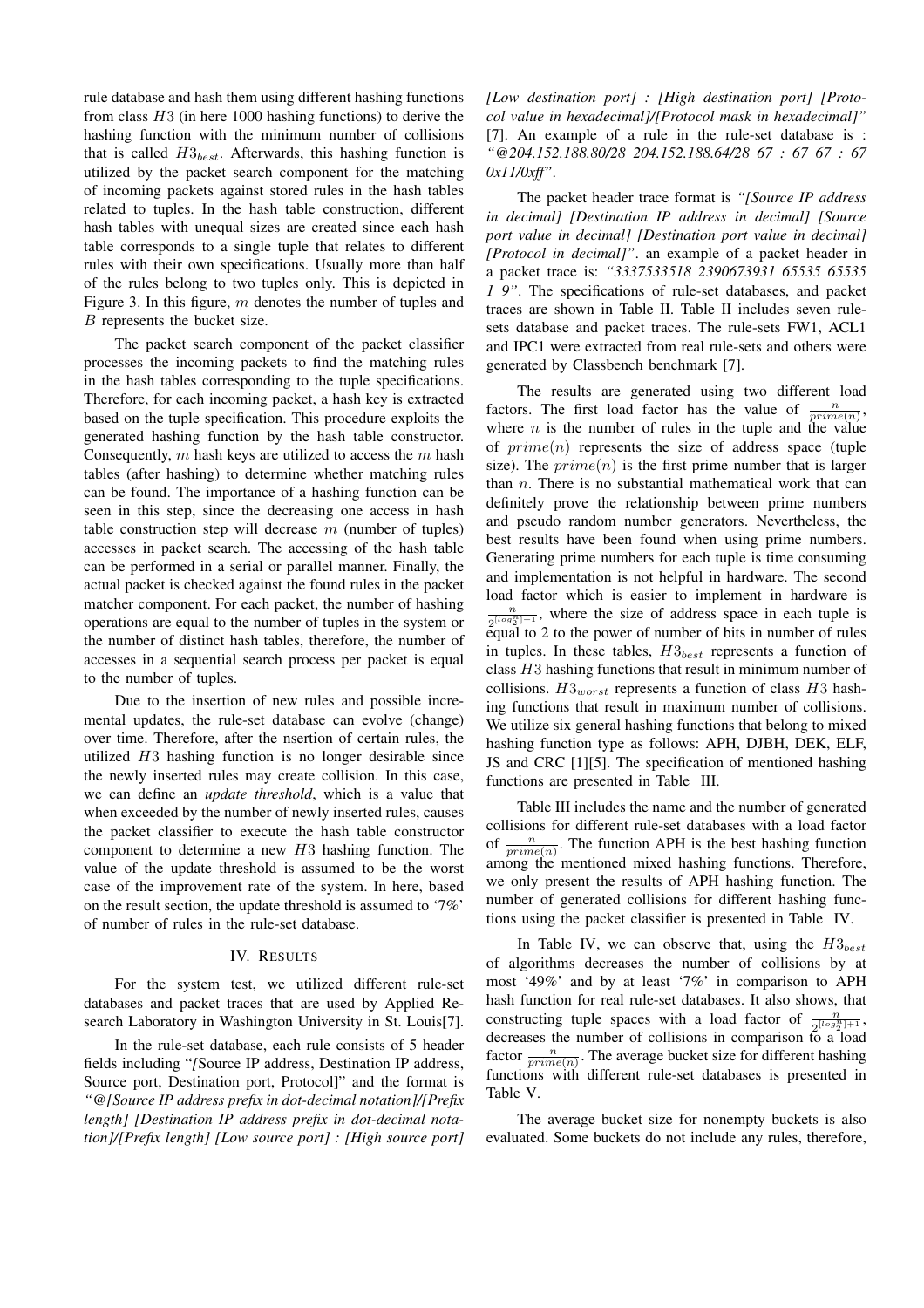| Rule-set database        | <b>FW1-100</b> | <b>FW1-1k</b> | <b>FW1-5k</b> | <b>FW1-10k</b> | FW1  | ACL1 | IPC1 |
|--------------------------|----------------|---------------|---------------|----------------|------|------|------|
| Number of rules          | 92             |               | 4653          | 9311           | 266  | 752  | 1550 |
| Number of tuples         | 26             | 42            |               |                | 36   | 44   | 170  |
| <b>Number of Packets</b> | 920            | 8050          | 46700         | 93250          | 2830 | 8140 | 7020 |

| TABLE II                                          |
|---------------------------------------------------|
| RULE SET DATABASE AND PACKET TRACE SPECIFICATION. |

they are excluded from the computations. Based on Table V, we can observe that  $H3_{best}$  has slower bucket size in comparison to  $H3<sub>worst</sub>$  and APH. The  $H3<sub>best</sub>$  decreases the average bucket size by at most '9%' and by at least '1.5%' in comparison to APH hashing function.

The number of overflow items (these represent the items that can not be placed in the related bucket with specified size) in different hashing functions with two different bucket size, is presented in Tables VI and VII.

Based on the Tables VI and VII, we can observe that the  $H3_{best}$  decreases the number of overflow items compared to APH and  $H3_{worst}$ . From the Table V, we can observe that, the average bucket size for all of hashing functions is less than '2'. But the Table VI and Table VII show that the size of some buckets is larger than '3'. It is due to the distribution of rules in the different tuples. Our observations show that more than half of rules are stored in two tuples and other tuples only include a small number of rules. In the tuple with small number of rules, the number of collisions are low. In the tuples with large number of rules, the number of collisions is more than other tuples and the average size of buckets is larger. Finally, utilizing  $H3_{best}$  decreases the average bucket size in the tuple with large number of rules in comparison to other tuples. From Tables VI and VII, we can observe that the  $H3_{best}$  with a load factor of  $\frac{n}{2^{\lfloor log_2^{n} \rfloor + 1}}$ generates the lowest number of collisions, the shortest bucket size and the lowest number of overflows in comparison to other hashing functions.

## V. OVERALL CONCLUSIONS

In this paper, we presented an introduction to the classic packet classification problem and one classification algorithm called tuple search. An overview of hashing functions as part of packet classification algorithm in the tuple space was given. We implemented an adaptive software packet classifier that finds optimal hashing function through the class H3 hashing functions which is called  $H3_{best}$ .

Our implementation shows that the utilization of an H3 class hashing functions in adaptive packet classification system decreases the number of collisions and average bucket size in comparison to other hashing functions. Deduction in number of collisions, increases packet classification performance and throughput.

#### **REFERENCES**

[1] M. Ahmadi and S. Wong. "Modified Collision Packet Classification Using Counting Bloom Filter in Tuple Space". In *Procedings of the* *25'th IASTED International Conference on Parallel and Distributed Computing and Networks (PDCN 2007)*, pages 70–76, February 2007.

- [2] J. Lawrence Carter and Mark N. Wegman. "Universal Classes of Hash Functions". In *Proceedings of the 9th annual ACM symposium on Theory of computing*, pages 106–112. ACM Press, 1977.
- [3] P. Gupta and N. McKeown. "Algorithms for Packet Classification". *Journal of IEEE Network*, 15(2):24–32, March-April 2001.
- [4] T. V. Lakshman and D. Stiliadis. "High-speed Policy-based Packet Forwarding Using Efficient Multi-dimensional Range Matching". In *Proceedings of Conference on Applications, Technologies, Architectures, and Protocols for Computer Communication (ACM/SIGCOM)*, pages 203–214, September 1998.
- [5] A. Partow. "General Purpose Hash Function Algorithms". http:// www.partow.net/ programming/ hashfunctions/index.html.
- [6] M. V. Ramakrishna, E. Fu, and E. Bahcekapili. "Efficient Hardware Hashing Functions for High Performance Computers". *IEEE Transaction Computer*, 46(12):1378–1381, 1997.
- [7] H. Song. "Evaluation of Packet Classification Algorithms". http:// www.arl.wustl.edu/ hs1/PClassEval.html, 2006.
- [8] H. Song, J. Turner, S. Dharmapurikar, and J. Lockwood. "Fast Hash Table Lookup Using Extended Bloom Filter: An Aid to Network Processing". In *Proceedings of Conference on Applications, Technologies, Architectures, and Protocols for Computer Communications*, pages 181–192, August 2005.
- [9] V. Srinivasan. *"IP Lookup and Packet Classification"*. PhD thesis, Washnigton University, Saint lous, Missouri, August 1999.
- [10] V. Srinivasan. "A Packet Classification and Filter Management System". In *Proceedings of International IEEE Conference INFOCOM*, pages 1464–1473, 2001.
- [11] V. Srinivasan, S. Suri, and G. Varghese. "Packet Classification using Tuple Space Search". In *Proceeding of Conference on Applications, Technologies, Architectures, and Protocols for Computer Communication*, pages 135–146, 1999.
- [12] D. E. Taylor. *"Models, Algorithms, and Architectures for Scalable Packet Classification"*. PhD thesis, Department of Computer Science and Engineering Washington University, August 2004.